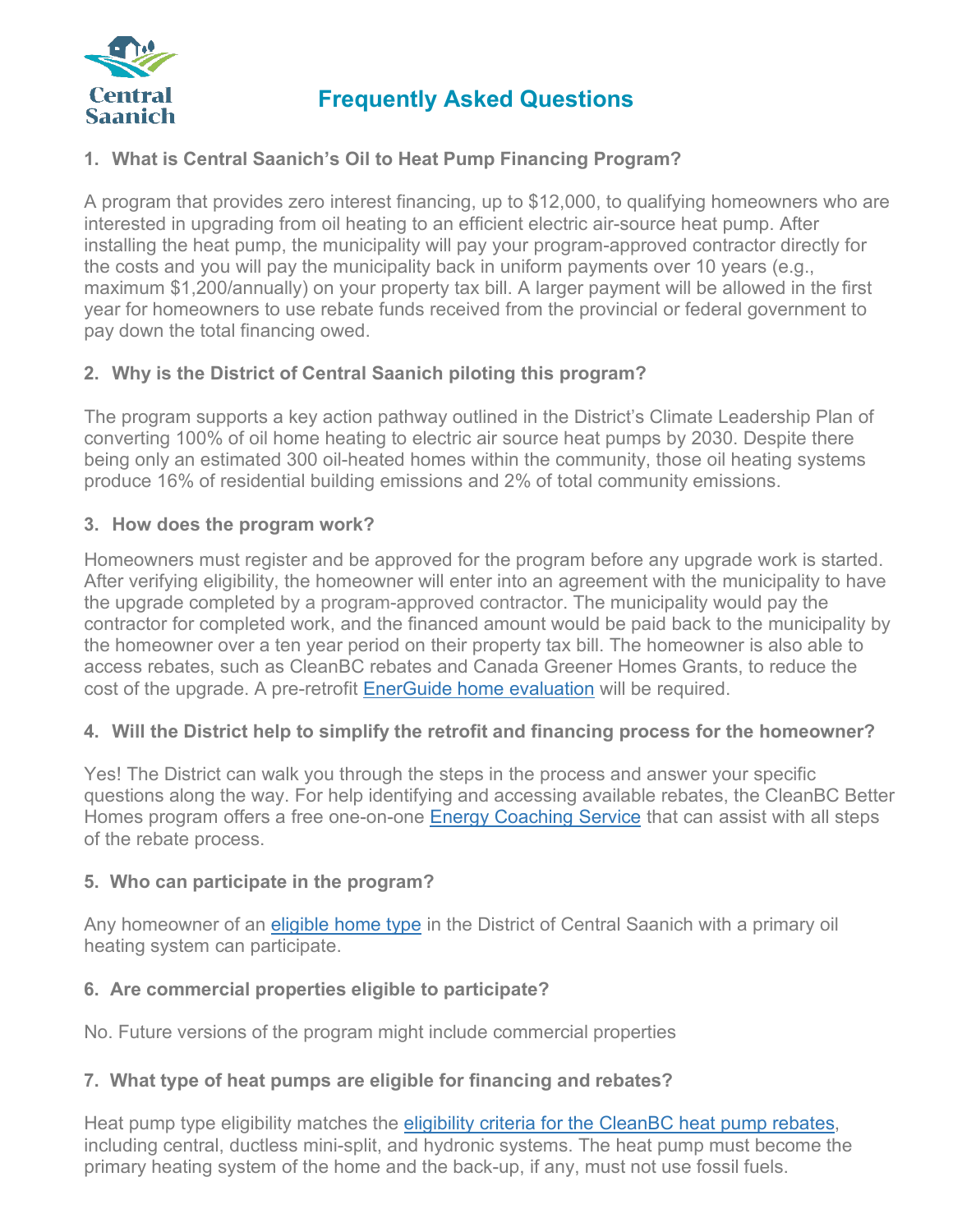## **8. How do I apply for the program?**

Homeowners can complete the [on-line expression of interest form](https://www.centralsaanich.ca/climate-action/building-efficiency-rebates/oil-heat-pump-financing-program) to receive updates and be notified when the program launches.

### **9. Is there a deadline for the program?**

This program is offered as a pilot for a limited time and for a limited number of participants on a first come first served basis. Those interested should fill out our pre-application form as soon as possible after program launch.

### **10. What costs will the financing cover?**

The financing costs can be used to cover:

- Heat pump equipment costs
- Heat pump installation costs
- Oil tank removal costs
- Electrical upgrade costs (e.g., electrical panel upgrades and associated wiring) required as part of heat pump installation
- Ducting modification and/or cleaning costs required as part of heat pump installation
- Additional air filtration systems added to heat pump systems

## **11. If I already had an EnerGuide home evaluation, do I need another?**

If you have completed an EnerGuide home evaluation on or after May  $27<sup>th</sup>$ , 2021, you may use the same report for the purposes of the financing program.

### **12. What if I decide to withdraw from the program part way through?**

If you decide to withdraw from the program after some services have already been completed, you will be responsible for any contractor service fees incurred.

### **13. Who is responsible if I am not satisfied with the work completed?**

Homeowners are responsible for selecting a contractor to complete the recommended upgrades, and that contractor is solely and entirely responsible for the quality of the work completed. The District of Central Saanich accepts no responsibility for defects in the workmanship of participating private businesses.

### **14. What happens if I sell my home if there is an outstanding balance on the financing?**

During the process of sale, the homeowner must provide a copy of the Financing Agreement to the new owners. When the property is transferred to a new owner, the responsibility of financing payments is transferred to the new owner along with the property. Alternatively, the homeowner can choose to pay off the balance of the financing in full at the time of sale.

### **15. Can I make a larger payment to reduce the yearly amount added to my property tax?**

Participants will be allowed to make a larger partial payment **in the first year of their financing only**. This will allow participants to use the money from their rebates to reduce their yearly payments.